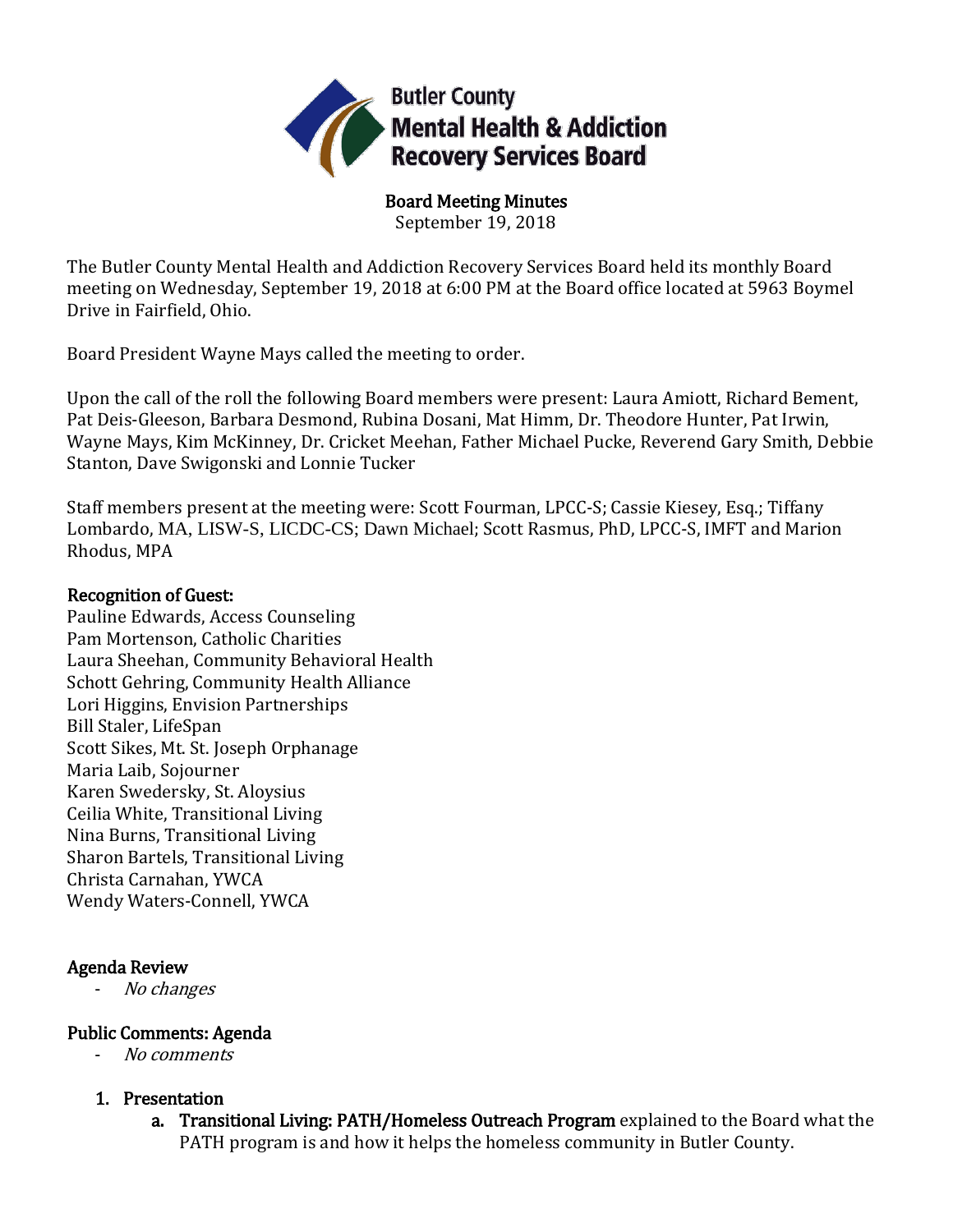#### 2. Board Communications & Announcements

- a. Swearing in of Michael Bailey Mr. Bailey was sworn in by Ms. Kiesey
- b. Executive Director Report
	- i. Homeless Update
	- ii. Board Outcomes
	- iii. Board Retreat
	- iv. Overview of several articles
	- v. BH Redesign and Managed Care Carve-In Update
	- vi. OACBHA Suicide Committee
- c. Correspondence Community First Solutions new CEO Brett Kirkpatrick

## 3. Consent Agenda

- a. June Board meeting minutes
- **b.** June Executive Committee meeting minutes
- c. August Board meeting minutes
- d. September ARS minutes
- e. September MH minutes

Ms. Amiott motioned to approve the items in the consent agenda. Ms. Irwin seconded the motion. The vote carried the motion.

### 4. Review of Committee Meetings

- a. ARS Committee
- b. MH Committee

## 5. New Business

### a. July Financial Report

Mr. Rhodus provided an overview of the July financial reports. As of July the Board was 8% of the way through the fiscal year with less than 1% of revenues collected, 9% of administrative costs spent and 3% of expenses paid to providers.

Ms. Irwin motioned to approve the July Financial Reports. Mr. Swigonski seconded the motion. The vote carried the motion.

# b. Provider Budget Revisions

**Access Counseling** - awarded \$95,000 for the Juvenile Detention program **Big Brothers Big Sisters** – Additional Adolescent grant budget revision of \$36,000 Butler Behavioral Health – PEARLS funds \$345,653, Linkage grant \$47,000 and Engage grant \$284,136

Community Behavioral Health – Peer Support grant \$17,500, Drug Court reduction by \$29,804 and ATP reduction by \$134,667

Sojourner – ATP increase \$50,000 and Drug Court increase \$29,804

Mr. Himm motioned to approve the Provider Budget Revisions. Ms. Deis-Gleeson seconded the motion. The vote carried the motion.